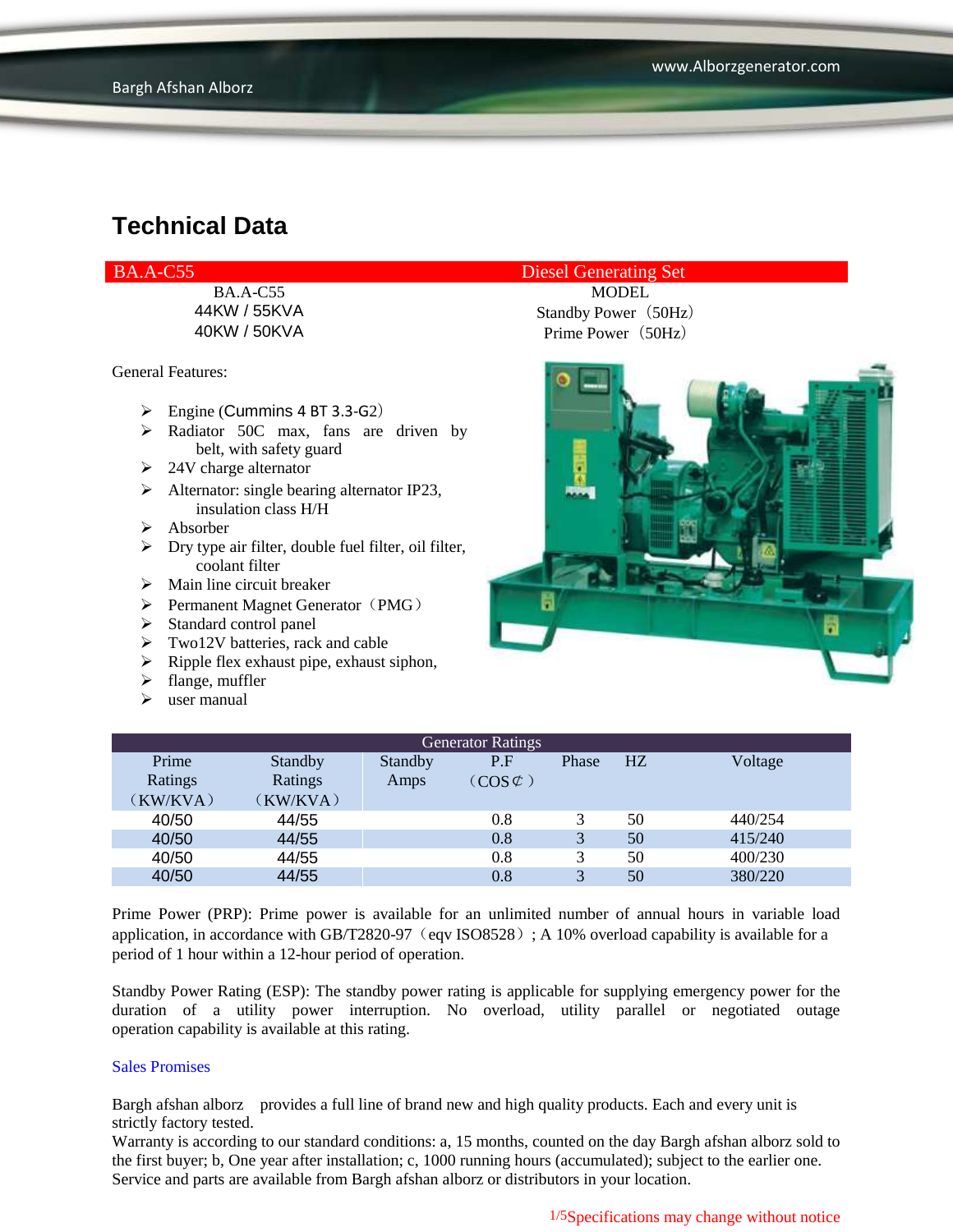| <b>BA.A-C55</b>                  | <b>Diesel Generating Set</b>                |  |  |  |
|----------------------------------|---------------------------------------------|--|--|--|
|                                  | <b>ENGINE DATA</b>                          |  |  |  |
| Manufacturer / Model:            | Cummins 4 BT 3.3-G2, 4-cycle                |  |  |  |
| Air Intake System:               | Turbo Charged and Search Refrigerated       |  |  |  |
| Fuel System:                     | Mechanical                                  |  |  |  |
| <b>Cylinder Arrangement:</b>     | 4 - in line                                 |  |  |  |
| Displacement:                    | 3.3L                                        |  |  |  |
| Bore and Stroke:                 | $95*115$ (mm)                               |  |  |  |
| <b>Compression Ratio:</b>        | 17:1                                        |  |  |  |
| <b>Rated RPM:</b>                | $1500$ rpm                                  |  |  |  |
| Max. Standby Power at Rated RPM: | 51 KW/68HP                                  |  |  |  |
| Governor Type:                   | RSV Mechanical(Std) / Electronic (Optional) |  |  |  |
|                                  | <b>Exhaust System</b>                       |  |  |  |
| <b>Exhaust Gas Flow:</b>         | 8.2m <sub>3</sub> /min                      |  |  |  |
| Max Back Pressure:               | 10kPa                                       |  |  |  |
|                                  | Air Intake System                           |  |  |  |
| Air Flow:                        | 3 m <sub>3</sub> /min                       |  |  |  |
|                                  | <b>Fuel System</b>                          |  |  |  |
| 100% (Prime Power) Load:         | 11.5 $L/h$                                  |  |  |  |
| 75% (Prime Power) Load:          | 8.4<br>L/h                                  |  |  |  |
| 50% (Prime Power) Load::         | L/h<br>5.9                                  |  |  |  |
|                                  | Oil System                                  |  |  |  |
| Total Oil Capacity:              | 160 L                                       |  |  |  |
| Oil Consumption:                 | ≤4g/kwh                                     |  |  |  |
| <b>Engine Oil Tank Capacity:</b> | 8                                           |  |  |  |
|                                  | Cooling System                              |  |  |  |
| <b>Total Coolant Capacity:</b>   | 15 L                                        |  |  |  |
| Thermostat:                      | 82-95°C                                     |  |  |  |
| Max Water Temperature:           | $104$ °C                                    |  |  |  |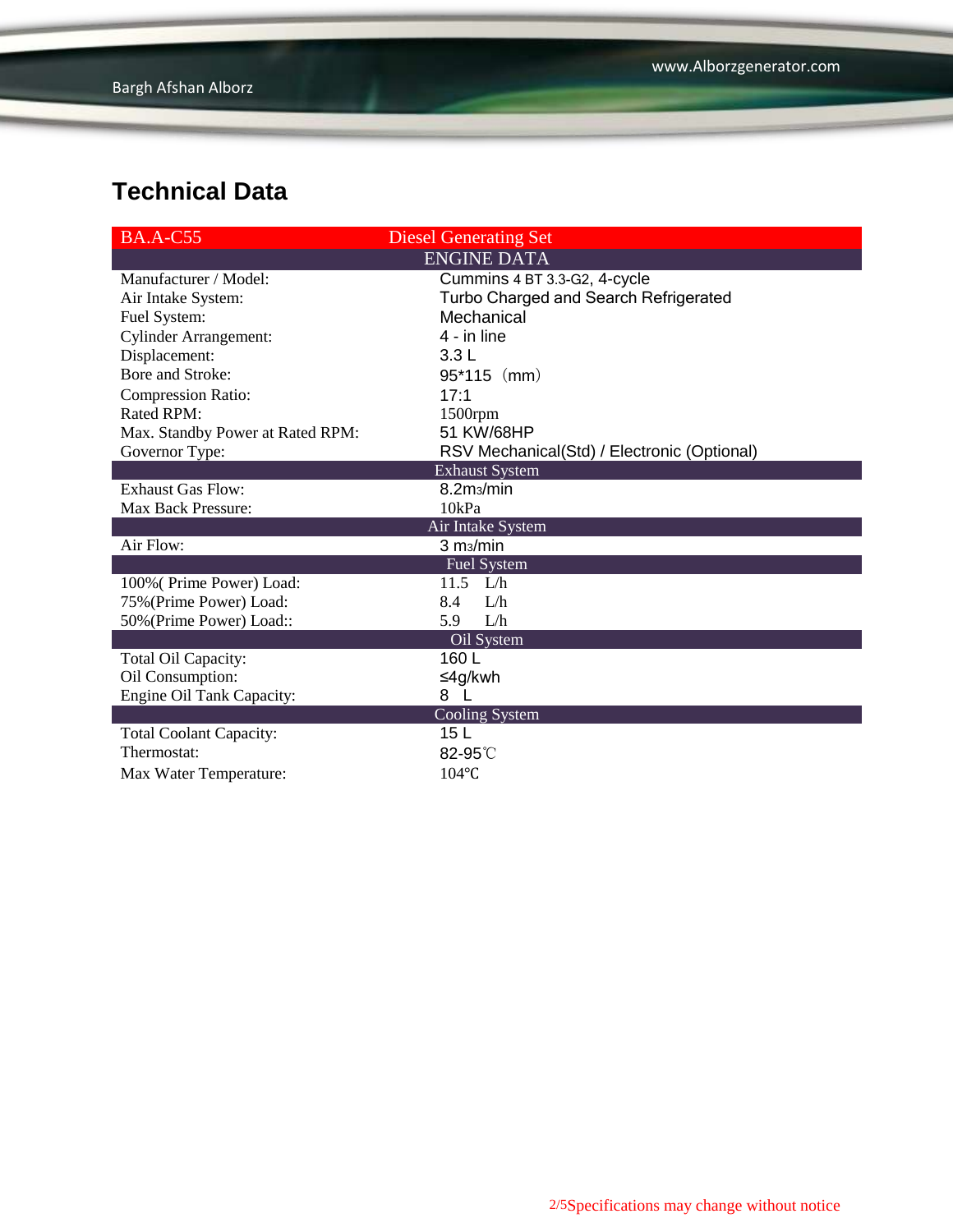| <b>Diesel Generating Set</b><br><b>BA.A-C55</b>                                            |                                          |  |  |  |  |  |
|--------------------------------------------------------------------------------------------|------------------------------------------|--|--|--|--|--|
| <b>ALTERNATOR SPECIFICATION</b>                                                            |                                          |  |  |  |  |  |
| <b>GENERAL DATA</b>                                                                        |                                          |  |  |  |  |  |
| Compliance with GB755, BS5000, VDE0530, NEMAMG1-22, IED34-1, CSA22.2 and AS1359 standards. |                                          |  |  |  |  |  |
| <b>Alternator Data</b>                                                                     |                                          |  |  |  |  |  |
| Number of Phase:                                                                           | 3                                        |  |  |  |  |  |
| Connecting Type:                                                                           | 3 Phase and 4 Wires, "Y" type connecting |  |  |  |  |  |
| Number of Bearing:                                                                         | 1                                        |  |  |  |  |  |
| <b>Power Factor:</b>                                                                       | 0.8                                      |  |  |  |  |  |
| <b>Protection Grade:</b>                                                                   | IP23                                     |  |  |  |  |  |
| Altitude:                                                                                  | $\leq$ 1000m                             |  |  |  |  |  |
| <b>Exciter Type:</b>                                                                       | Brushless, self-exciting                 |  |  |  |  |  |
| Insulation Class, Temperature Rise:                                                        | H/H                                      |  |  |  |  |  |
| Telephone Influence Factor (TIF):                                                          | $50$                                     |  |  |  |  |  |
| THF:                                                                                       | $<$ 2%                                   |  |  |  |  |  |
| <b>Voltage Regulation, Steady State:</b>                                                   | $\leq \pm 1\%$                           |  |  |  |  |  |
| <b>Alternator Capacity:</b>                                                                | 55KVA                                    |  |  |  |  |  |
| <b>Alternator Efficiencies:</b>                                                            | 94%                                      |  |  |  |  |  |
| Air Cooling Flow:                                                                          | 0.8 <sub>m3</sub>                        |  |  |  |  |  |
|                                                                                            | <b>GENERATING SET DATA</b>               |  |  |  |  |  |
| <b>Voltage Regulation:</b>                                                                 | $\geq \pm 5\%$                           |  |  |  |  |  |
| Voltage Regulation, Stead State:                                                           | $\leq \pm 1\%$                           |  |  |  |  |  |
| Sudden Voltage Warp (100% Sudden Reduce):                                                  | $\leq +25\%$                             |  |  |  |  |  |
| Sudden Voltage Warp (Sudden Increase):                                                     | $\leq$ -20%                              |  |  |  |  |  |
| Voltage Stable Time (100% Sudden Reduce):                                                  | $\leq 6S$                                |  |  |  |  |  |
| Voltage Stable Time (Sudden Increase)                                                      | $\leq 6S$                                |  |  |  |  |  |
| Frequency Regulation, Stead State:                                                         | $\leq 5\%$                               |  |  |  |  |  |
| Frequency Waving:                                                                          | ≤0.5%                                    |  |  |  |  |  |
| Sudden Frequency Warp (100% Sudden Reduce):                                                | $\leq +12\%$                             |  |  |  |  |  |
| Sudden Frequency Warp (Sudden Increase):                                                   | $\leq$ -10%                              |  |  |  |  |  |
| Frequency Recovery Time (100% Sudden Reduce):                                              | $\leq$ 5S                                |  |  |  |  |  |
| Frequency Recovery Time (Sudden Increase):                                                 | $\leq$ 5S                                |  |  |  |  |  |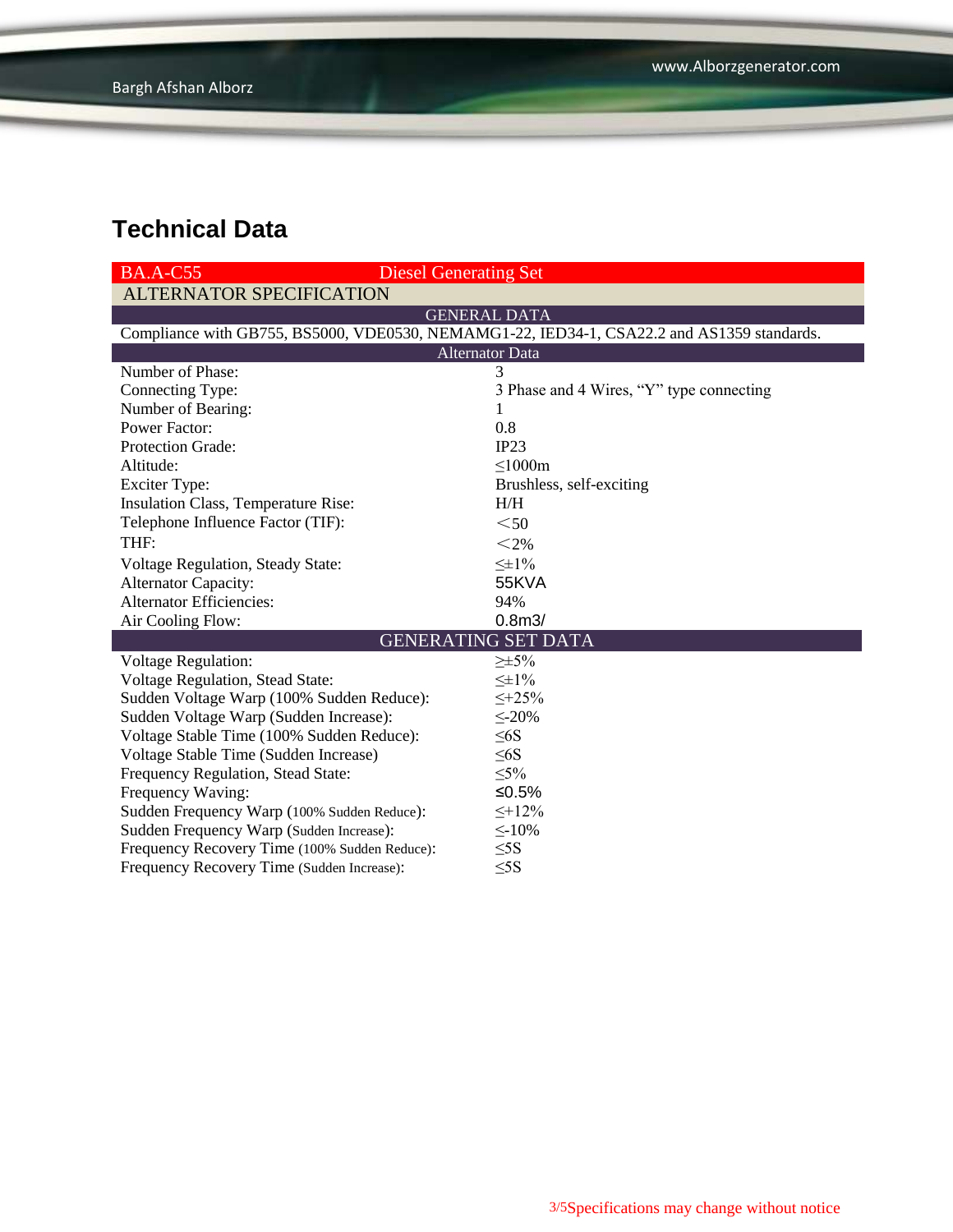| <b>BA.A-C55</b>               | <b>Diesel Generating Set</b> |                                   |
|-------------------------------|------------------------------|-----------------------------------|
| Options                       |                              |                                   |
| Engine                        | Fuel System                  | <b>Control System</b>             |
| Heater 2KW & 4KW              | Daily Fuel Tank              | <b>Auto Control Panel</b>         |
| Battery Charger 3.5A & 7A     | <b>Base Fuel Tank</b>        | <b>Remote Control Panel</b>       |
|                               | <b>Water Separator</b>       | <b>Auto Transfer Switch (ATS)</b> |
|                               | <b>Fuel Level Sensor</b>     | <b>Paralleling System</b>         |
|                               |                              |                                   |
| Anti Condensation Heater      | Rainproof Type               | <b>Engine Parts Drawing List</b>  |
| Drop CT (For Paralleling)     | Soundproof Type              | <b>Spare Parts</b>                |
|                               | <b>Container Type</b>        |                                   |
| Dimension & Weight            |                              |                                   |
| <b>Standard Configuration</b> | With Base Fuel Tank          | Soundproof Type                   |
| (Open Type)                   |                              |                                   |
| Overall Size: 1860 (mm)       |                              | Overall Size: 2500<br>(mm)        |
| $*920$ (mm) $*1320$ (mm)      |                              | *970 $(mm)$ *1570 $(mm)$          |
| Weight: 785 kg                |                              | Weight:1195 kg                    |